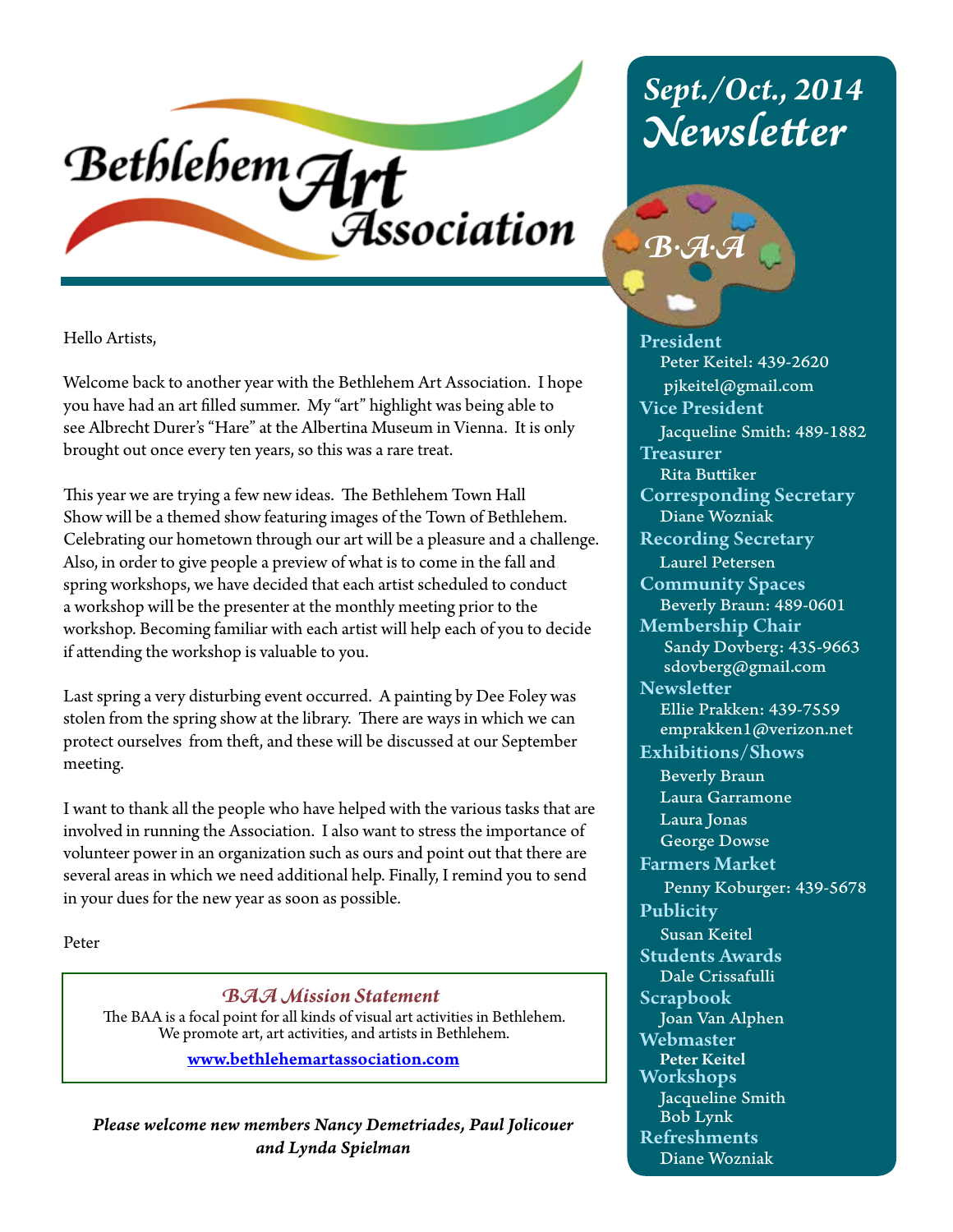

#### **Thursday, September 18, 6:45 p.m. Jean MacKay**





#### **Thursday, October 16, 6:45 p.m. and Workshop November 15 Nina Stanley**



Nina Stanley will be the presenter at the October meeting. Nina lives and works in the Capital Region and is an accomplished painter and figure drawer with a Classical Realist point of view. She founded the Upstate Artists Guild in order to conduct art classes and workshops. Nina has an atelier in Albany and is also a full-time faculty member at the Art Institute Online. Her work can be seen on www. upstateartistsguild.org and entering for Nina Stanley in the search feature. Nina will also be conducting the Fall Workshop on November 15. The demonstration and workshop will be on still life drawing in pencil or charcoal.

#### **Refreshments Makeover for BAA**

At the May BAA meeting a decision was made to radically simplify the refreshments policy of the Association. Refreshments will no longer be part of our regular meetings. The exception will be the November and May meetings which serve as receptions for the Fall and Spring shows. Refreshments will continue to be provided in the same manner as in the past for these two meetings and will continue to be coordinated by Diane Wozniak. Thank you Diane. If you want a cookie or a cup of coffee at a regular meeting, you are all welcome to bring your own.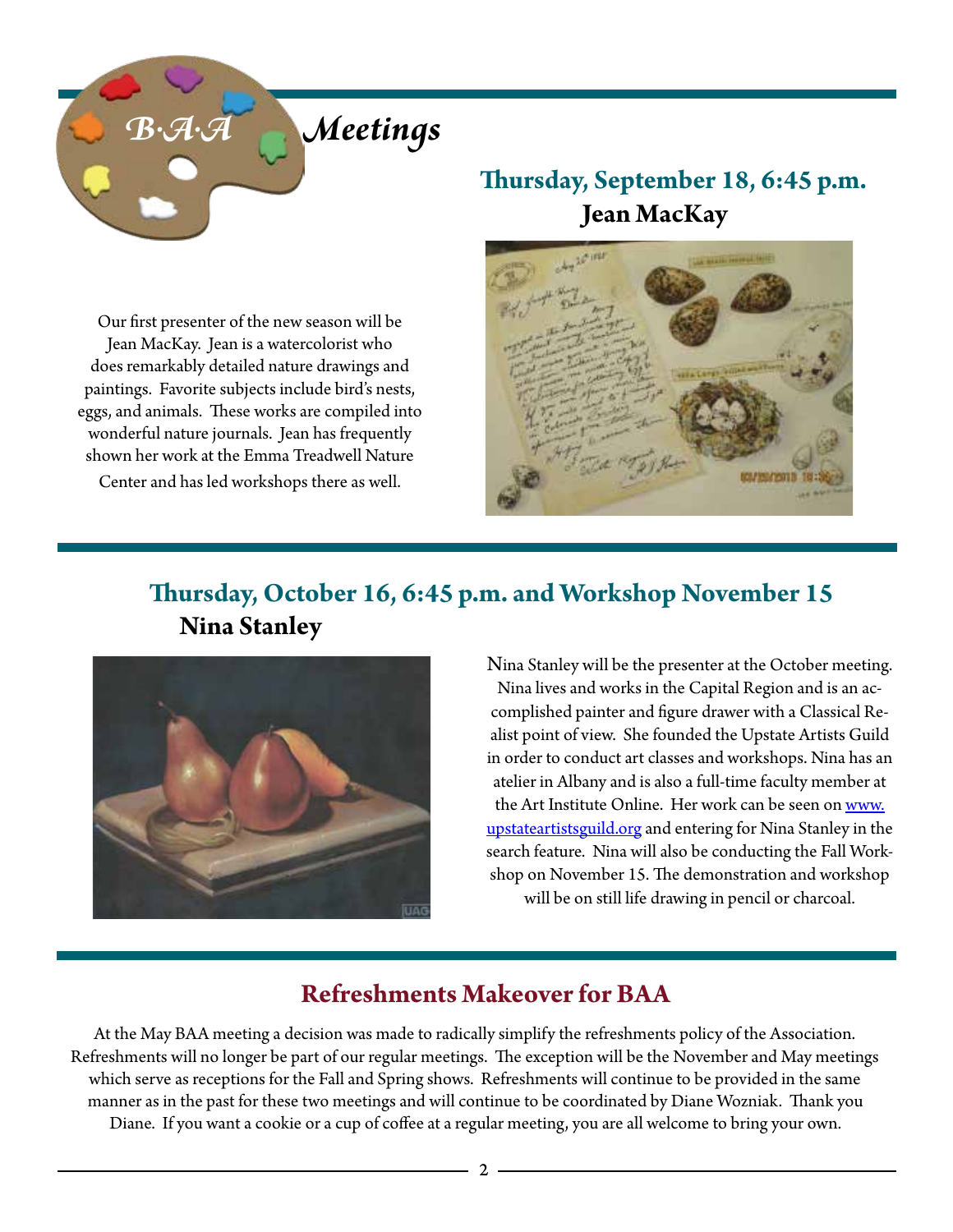

*Ellie Prakken* has a show at the Bethlehem Public Library for the month of

September.



*Pink Swirl*



*Kevin Kuhne*

*Albany Union Station*

I've been accepted in the 2014 Adirondacks National Exhibition of American Watercolors at View Arts, 3273 State Route 28, Old Forge, NY 13420. The show is from Aug 8 to Oct 5. For info call 315-369-2431 or visit www.ViewArts.org.



*Copper Kettles*

*Monica Restaino*

will be exhibiting 7 watercolors at Columbia Greene Community College for the month of October, in the "Regine and Friends" show at the Kaaterskill Gallery.

Lifetime member *Dr. John Hotchin* passed away at the age of 93 August 1, 2014.





#### *George Dowse*

Two paintings of George's, *The Great Western Staircase (above L)and Pyramid (above R)*, have been juried into the Laumeister Fine Art Competition at The Bennington Center for the Arts. The exhibit runs from August 30 through December 21.

http://www.thebennington.org/the-laumeister-fine-artcompetition-coming-soon/

I have been busy showing my photography weekly at the Martha's Vineyard Artisans' Festivals. I also won two ribbons in the All-Island Art Show, and have been exhibiting here at the Old Sculpin Gallery. In addition, I participated here in the July Arts District Stroll.

*Nancy Noble Gardner*



Visual Bounty is a show of work done by participants in a workshop conducted by BAA member Susan Story at Wellington's Herbs and Spices in August. The show is at the Wellington's Gallery, 649 Rickard Hill Road, Schoha-

rie, and runs through September 28. The BAA members in the show are: Peter Keitel, Sandy Orris, Ann Madeo, and Susan Story. Wellington's is a wonderful venue for lunch, art, and shopping.

*Bob Lynk* One of his paintings will grace the September 15 cover of the Journal of the American Veterinary Medical Association (JAVMA). It is a pastoral scene of Charolais cattle grazing in a field. The animals belonged to his associate, Dr. Laura Tenney and her husband, Jerry Boone. The painting was exhibited locally a few years back. It has appeared in a BAA Newsletter.

In October, Bob's work will be exhibited at the Bethlehem Public Library.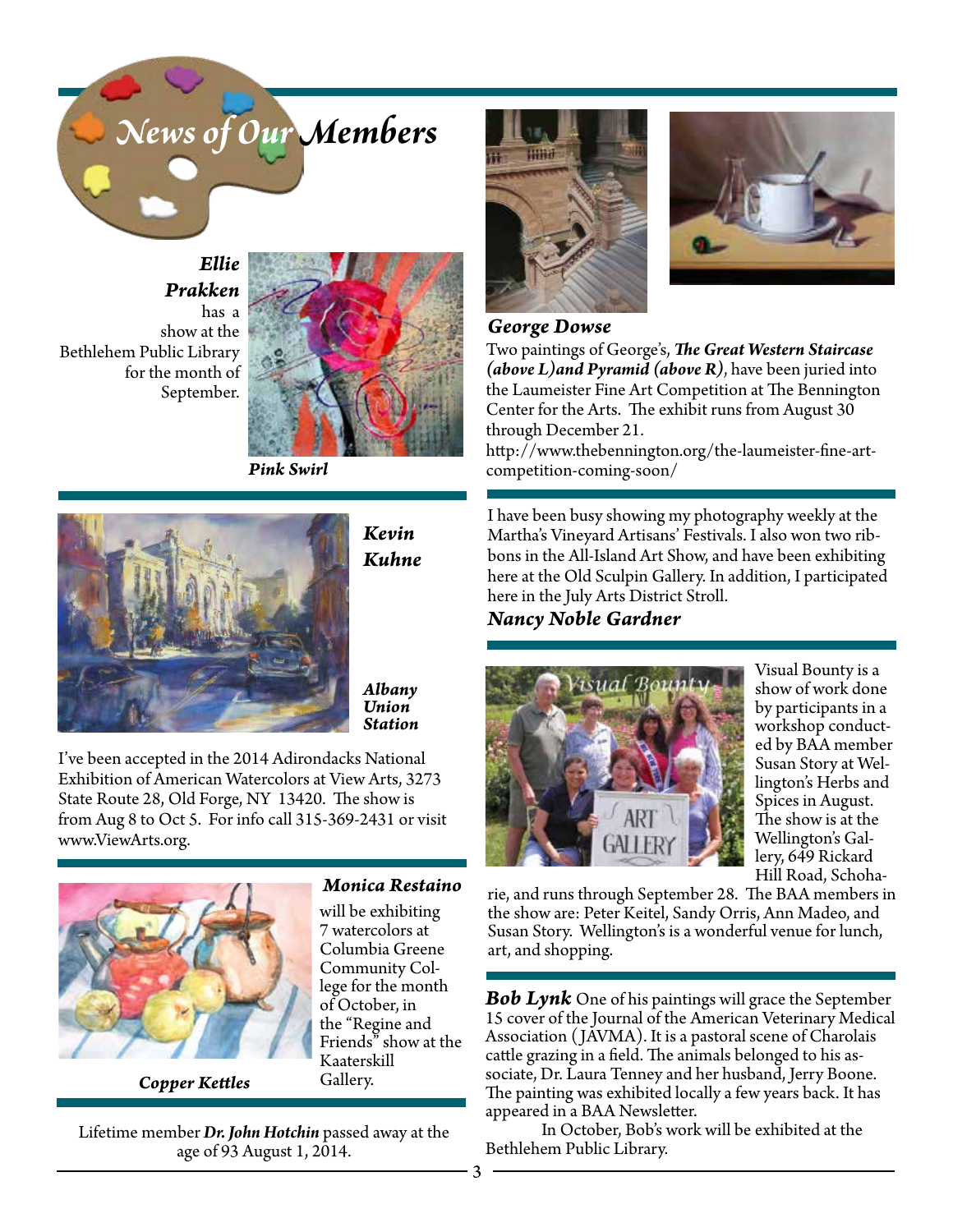

### **Help Wanted !**

Volunteers are needed for several jobs. Here's a list with short descriptions of what each job involves. Call Peter Keitel for more information.

**Job:** Research how the BAA could become a 501C(3) Tax Exempt Organization including the pros and cons of doing so.

**Description:** Nice job for someone who likes a bit

of research and fact-finding.

#### **Job:** Web Assistant

 **Description:** Maintain "Where to see BAA Artists" page of the website. Helps to be familiar with iPage/Weebly.



#### **Picnic and Cramer Raffle**

The annual BAA June picnic was hosted this year by Rita and Peter Buttiker. Our deepest thanks to them for making their beautifully gardened home available to us.



The main event at the picnic was the raffle of an oil painting by Jim Cramer. The raffle proceeds helped fund the BAA Scholarships for BHS students. The happy raffle winner was Fran Mehm. Fran really wanted the painting and won it the old fashioned way. She bought a lot of tickets.

#### **Bethlehem Art Association Scholarship Raffle**



The prize in this year's raffle which funds the scholarships that the BAA awards to Bethlehem High School students is a pastel painting, "**Old New York", by Edwin Becker.** The painting is 17" X 23" and includes a frame (24" X 30"). Thank you to Joan Krathaus for generously donating it. Everyone who has visited the Bethlehem Public Library has seen Edwin Becker's work in the large mural in the main hall. The raffle painting is on display at the Bethlehem Chamber of Commerce, 318 Delaware Ave, Delmar, NY. By getting an earlier start this year,

we should be able to generate sales at the Delmar Farmers Market.

Tickets are \$5 each. Only 100 tickets will be sold. Mail ticket, along with a check (payable to BAA) to cover the number of tickets purchased to:

*Laura Jonas 29 Dover Drive Delmar, NY 12054*

|                | <b>Bethlehem Art Association Scholarship Raffle</b><br>Prize: Oil painting "Old New York" by Edwin Becker<br>\$5.00 per ticket |
|----------------|--------------------------------------------------------------------------------------------------------------------------------|
| <b>Name</b>    |                                                                                                                                |
| <b>Address</b> |                                                                                                                                |
| <b>Phone</b>   |                                                                                                                                |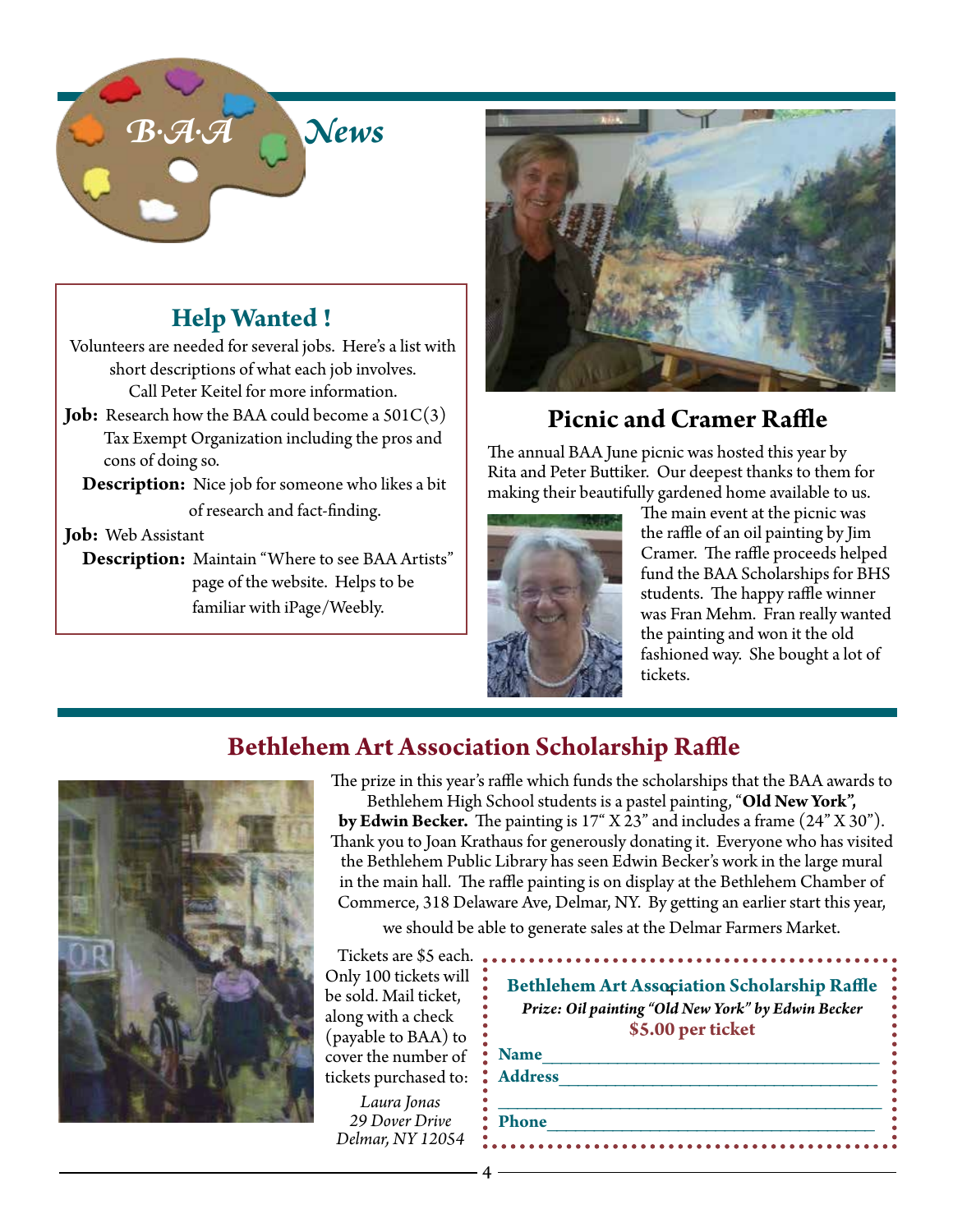# *B.A.A Meeting Recaps and More News*



#### **BAA Spring Show**

The May show at the Bethlehem Public Library was another great success. Many thanks to the Exhibit Committee, the Show Committee, and the Judge, Chris DeMarco. Prize winners in the show were:

| Best in Show:      |
|--------------------|
| 1st Place:         |
| 2nd Place:         |
| 3rd Place:         |
| Honorable Mention: |
| Honorable Mention: |
| Honorable Mention  |

**1988** Looking Back **Penny Koburger** 2nd Place: *Still Life* Barbara Walter View from Thacher Park Peter Keitel Spring is Ever Forthcoming Joan Krathaus Pops **Lorraine Chesin** Honorable Mention *Little Beach* Karen Woodin

S and R on Brandt Lake George Dowse

*Chris DeMarco with S and R on Brandt Lake* Many members of the public enjoyed the show which is a wonderful servie to the community.

This year's show at the Bethlehem Town Hall will have a twist. It will be a themed show: submissions must be of a scene in the Town of Bethlehem. The show will be at the Town Hall for the months of October and November. There still are hooks available. If you have an image of Bethlehem that you would like to place in this show, please contact Peter Keitel - pikeitel@gmail.com or 588-0005.

#### **Bethlehem Town Hall Show Bethlehem High School Scholarship**

Carli Cass and Audrey Keefe were the Bethlehem High School seniors who each received a \$250 scholarship from the Bethlehem Art Association in May. The scholarships were awarded in memory of Raymond Decker and were presented at the awards ceremony by Denise Crisafulli.



#### **Chamber of Commerce**

The September/October Show is the fifth two month show at the Bethlehem Chamber of Commerce. The Chamber shows provide the BAA with a wonderful opportunity to have work done by our member artists on constant display in our community. The Chamber also has allowed us to exhibit the Edwin Becker painting that is the prize in this year's scholarship raffle. This permits ticket purchasers to see the prize in real life and buy more tickets if they love the painting.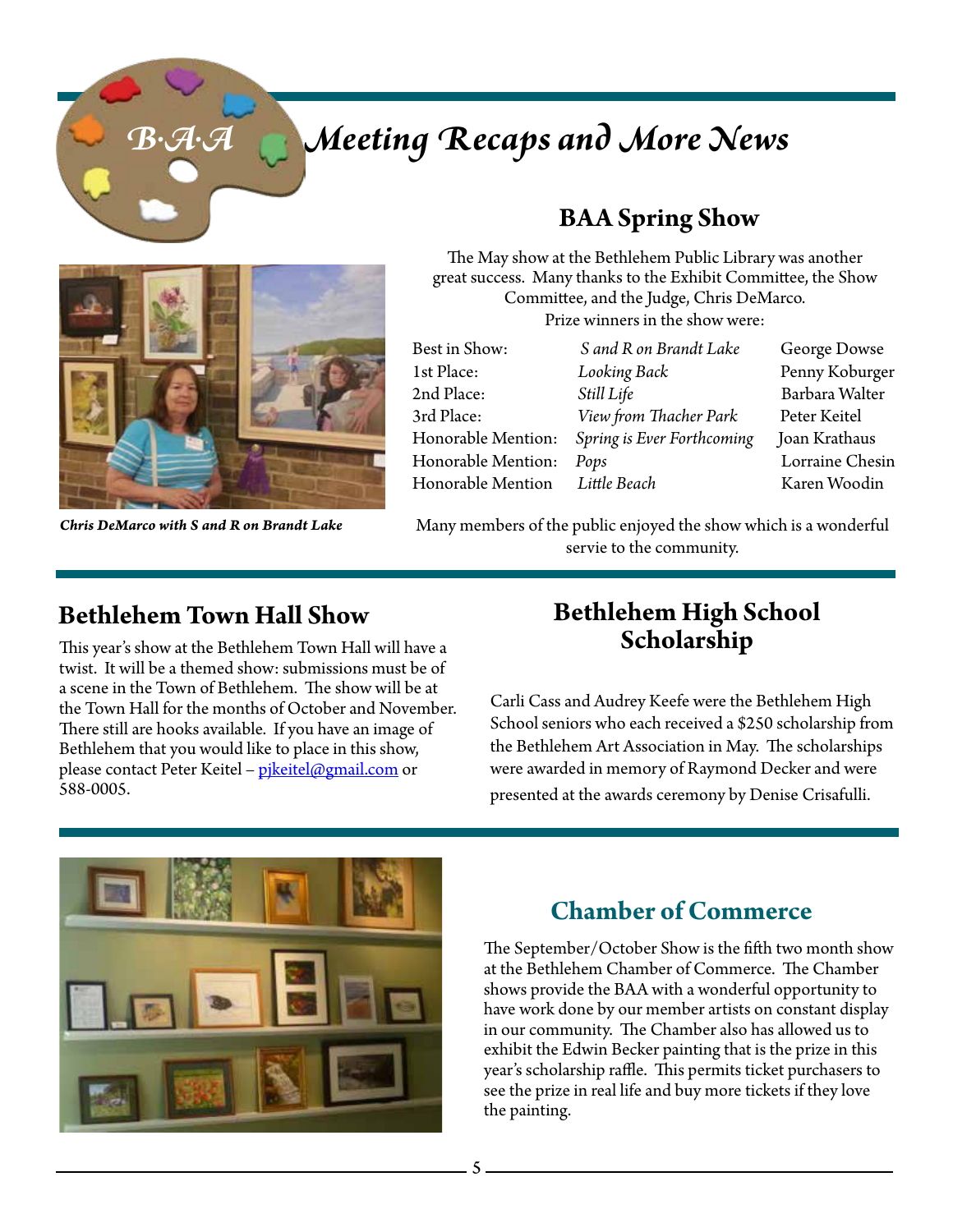

#### **Sign up at a monthly meeting to schedule a showing of your work or contact Bev Braun at 489-0601 or bevbraun@nycap.rr.com**

#### VENUES RESERVED FOR BA A MEMBERS

|                                                                 | <b>SEPT</b>                    | <b>OCT</b>                 | <b>NOV</b>      | <b>DEC</b>                 |
|-----------------------------------------------------------------|--------------------------------|----------------------------|-----------------|----------------------------|
| <b>BONE &amp; JOINT CENTER</b><br>28 hangers (2 halls, 14 each) | MICHAEL<br><b>GALLITELLI</b>   |                            | <b>BOB LYNK</b> |                            |
| FOUR CORNERS LUNCHEONETTE<br>10 hangers - can hold doubles      | <b>DIANE</b><br><b>WOZNIAK</b> | JACQUELINE<br><b>SMITH</b> | <b>OPEN</b>     | <b>DEE</b><br><b>FOLEY</b> |

#### VENUES FREQUENTLY AVAILABLE FOR BAA MEMBERS

#### *Capital Bank, Slingerlands Price Chopper Plaza:*

Contact Greg Bruno at 518-694-5625 or email gbruno@capitalbank.com

#### *Bethlehem Public Library, Delaware Ave., Delmar:*

Contact Alissa, 439-9314. Ask for the Information desk. Space is available on a 24 month cycle and requests are handled on a first-come-first– serve basis. Early, on the first business day of the month appears, to be the best time to submit requests for one of the two corridors.

#### *Beverwyck Independent Retirement & Assisted Living:*

Contact Jessica Newman, 451-2111. Beverwyck Lane/Autumn Drive, Slingerlands, 15 spaces, availability will vary. Please call.

#### *Greenville Public Library, Rte. 32, Greenville:*

Contact Sean Stewart, 518-966-8205. Two month showings. Space for up to 50 pieces.

#### *Ultraviolet Café, 292 Delaware Ave., Albany:*

Contact Annette Nanes at 434-0333 or stop by when at or near the Spectrum Theatre next door to the Ultraviolet Café.

#### *Uncommon Grounds Coffee & Bagels, 1235 Western Ave., Albany:*

Contact Jennifer Maher, 885-4857 or 542-1897. Please note that Ms. Maher also arranges exhibits for their Saratoga location on Broadway.

*Voorheesville Public Library:* 51 School Rd., Voorheesville

Contact Lynn Kohler at 765-2791 to schedule a show and reception.

*Bank of Coxsackie, Rte. 81, Greenville:* Contact Rita Buttiker, 518-634-2272

*Green County Bank, Rtes. 32 and 81, Greenville:* Contact Rita Buttiker, 518-634-2272

*Madison Theater Windows:* Contact Lorenz M. Worden, 518-489-0866 http://lorenzworden.wordpress.com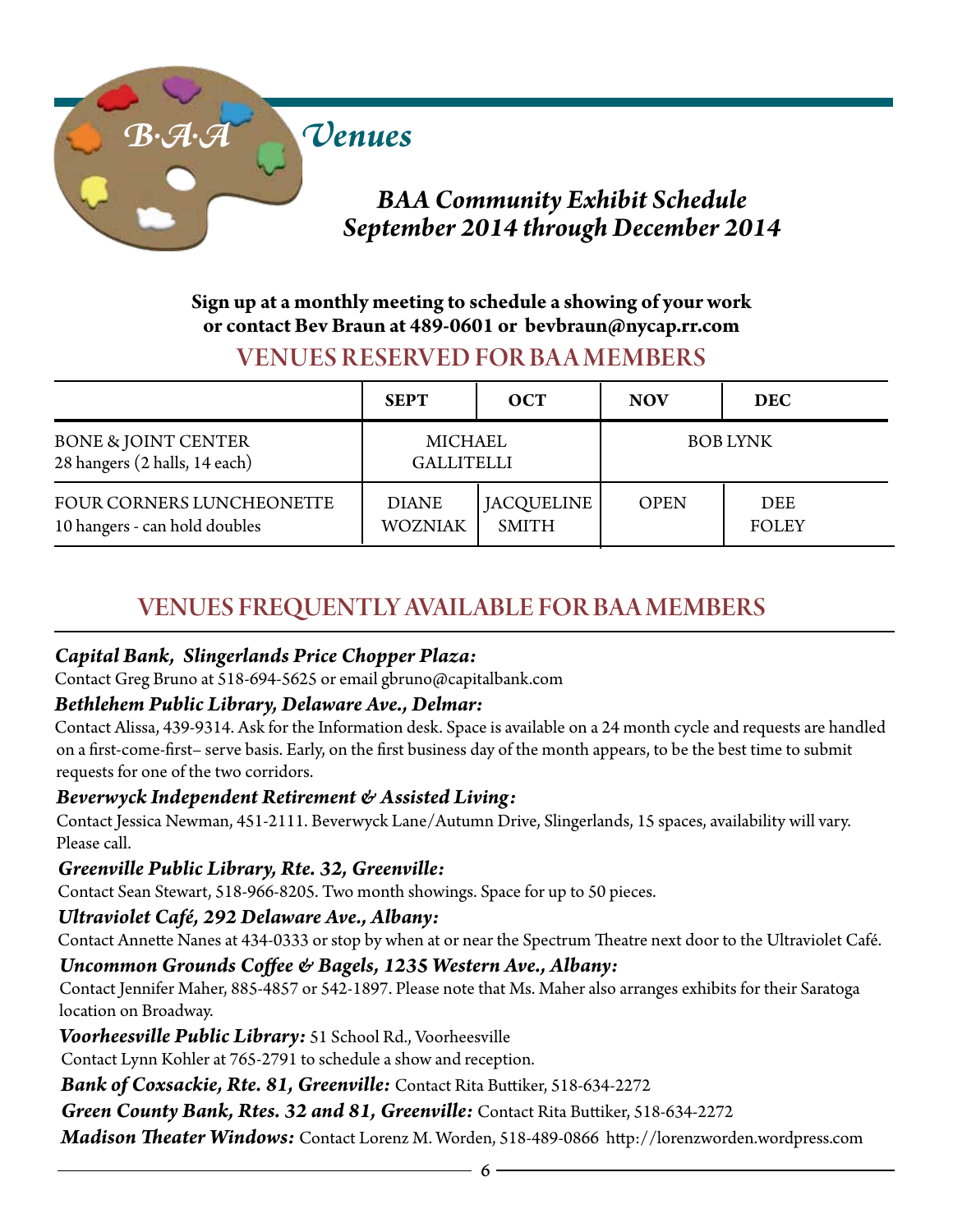# *B.A.A Membership Please note that dues are due September 1. We need to get the membership information in by then, so we can produce our directory in a timely manner. Also, it is important to indicate your wishes in regards to your email address. Many people like to communicate by email and it would be handy to publish that information, unless it is something you want to keep private.*

*The BAA runs on volunteer power, so be sure to indicate your areas of interest. For information contact Peter Keitel at 439-2620*

Mail this form with your check for \$25 written to the **Bethlehem Art Association** to the membership chairperson, Sandra Dovberg, PO Box 730, Slingerlands, NY 12159. *Dues should be sent in at the beginning of the fiscal year which is September 1.*  Final deadline for being listed in the directory is October 31.

| Name:                                                              |                                                         |  |  |  |  |
|--------------------------------------------------------------------|---------------------------------------------------------|--|--|--|--|
| Street:                                                            |                                                         |  |  |  |  |
| City:                                                              | Zip Code:                                               |  |  |  |  |
| Telephone:                                                         | E-mail Address:                                         |  |  |  |  |
| I would prefer to receive my newsletter via email: $\Box$ Yes      | $\Box$ No                                               |  |  |  |  |
| I would prefer my email be excluded from the directory: $\Box$ Yes | $\overline{N}$                                          |  |  |  |  |
| I can help with: $\Box$ Organizing/hanging shows $\Box$ Workshops  | $\Box$ Refreshments<br>Publicity                        |  |  |  |  |
|                                                                    | $\Box$ Newsletter $\Box$ web $\Box$ Other               |  |  |  |  |
|                                                                    |                                                         |  |  |  |  |
| Through American Frame Corporation's                               |                                                         |  |  |  |  |
| Alliance Program,<br>BAA members receive 5% off on the             | <b>Delmar Farmers Market</b>                            |  |  |  |  |
| purchases of American Frame Products.                              | You can find open dates and the rules for the Market on |  |  |  |  |
| When you call or email an order, please use                        | the BAA website. Please call Penny Koburger at 439-     |  |  |  |  |
| our code:                                                          | 5678 to sign up for the market.                         |  |  |  |  |
| ALLIANCE13_5%<br>americanframe.com                                 |                                                         |  |  |  |  |
| 1-888-628-3833 M-F 8:30AM-5:30PM                                   | Don't forget to show you membership card at             |  |  |  |  |
|                                                                    | Arlene's Artist Materials for your 10% discount.        |  |  |  |  |